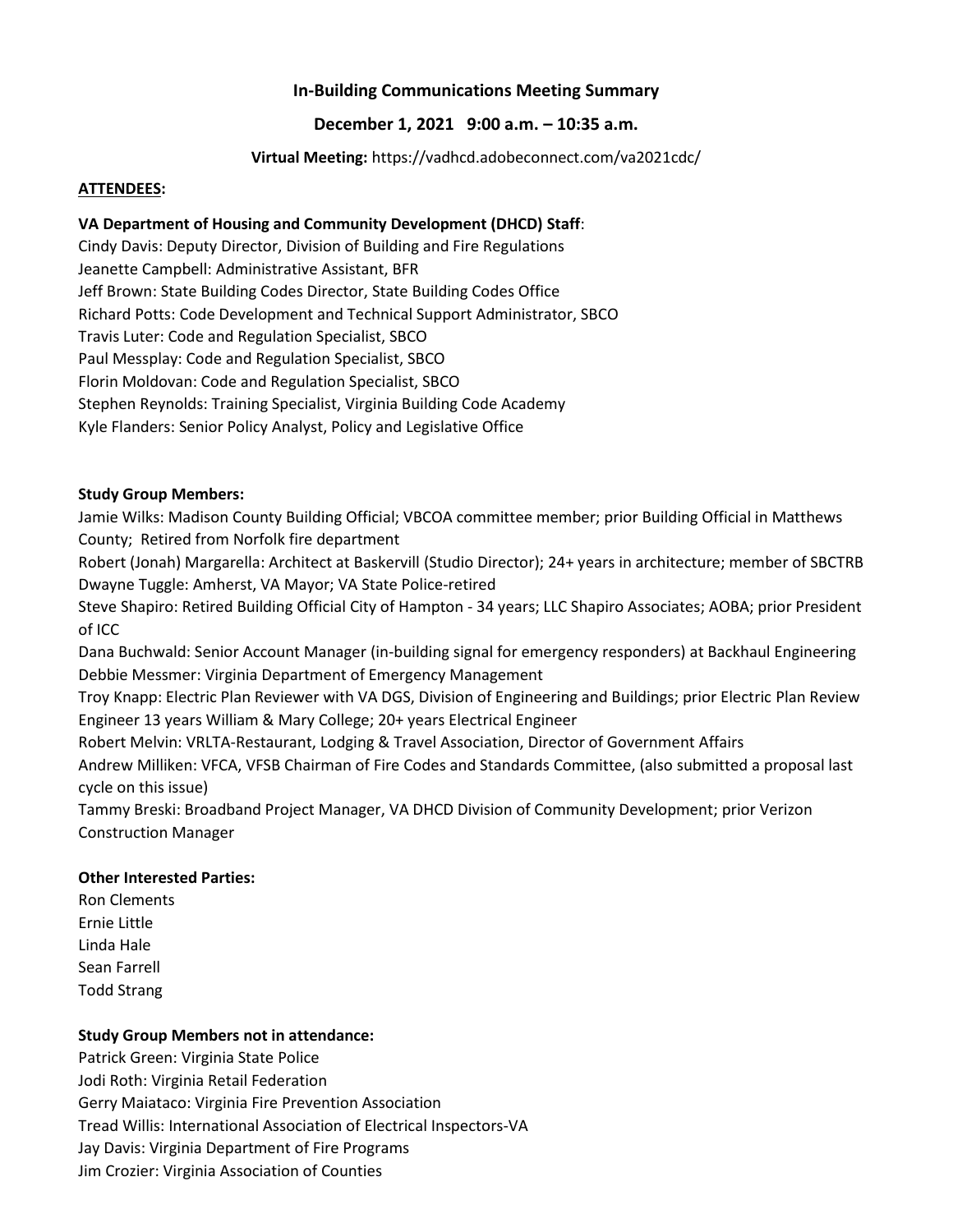**AGENDA AND DISCUSSION ITEMS:** *(Power Point Presentation Slides with additional information indicated)* Presentation is on the DHCD website, with a link on the cdpVA website

# **1) Welcome**

Jeff Brown: General Housekeeping- Directed participants to the Adobe Connect presentation area, the attached files and microphone settings. Attendants were asked to mute microphones until they wish to speak, identify themselves as they speak, be respectful and be concise in their comments. Use the 'Raise Hand' feature in the meeting room to speak. Cameras will not be used in these virtual meetings. All meetings are public, but generally, discussions will be among study group members.

### **2) Introductions**

Jeff Brown: DHCD staff introductions: Cindy, Jeff, Richard, Paul, Florin, Jeanette from BFR. Study Group members made personal introductions. *(slide)*

Study Group members will be indicated as such in the Adobe Connect meeting participant list with 'SG' after their names. If anyone outside of the group would like to join the email list, they should contact [sbco@dhcd.virginia.gov](mailto:sbco@dhcd.virginia.gov) with their request.

Robert Melvin: He is not sure how many meetings his group can participate in, due to the General Assembly legislative process (Jodi as well). Jeff Brown acknowledged this and said he would try to work around those dates and get some meetings in before Session begins, and will wait until after Session ends to start the General Workgroup meetings in March.

#### **3) Overview of VA Code Development Process**

Jeff Brown: Showed participants *(3 slides)* indicating tentative meeting dates, Code Development Process flowchart and cdpVA website overview.

The Virginia codes are usually updated every 3 years. The 2018 code cycle was completed last year, and codes became effective in Virginia on 7/1/21.

The 2021 cycle to integrate the newest I-Codes into the Virginia code started with submitting the Notices of Intended Regulatory Action (NOIRA), which was published in the Virginia Register of Regulations. Study Groups will be conducted for special topics, in order to identify issues, review proposals and get recommendations before submitting them to the Board of Housing at the end of the phase. Files for discussion can be found in lower left box of this Adobe meeting site, including a flowchart of the regulatory process, together with this presentation *(all slides)*. These files can also be found on cdpVA.

The BHCD in October approved a policy to limit proposal submission only to the proposed phase. The final phase of the development process is limited only to corrections, technicalities or error revision; it is not intended for new changes, which was previously allowed, but it caused too many complications and delays to the process. If someone wants to propose a change during the final phase, it will instead be pushed to the next code change cycle. The cdpVA website *(slide)* can be used to submit change proposals. It also includes historical data from the 2015 and 2018 cycles, and other important information such as meeting dates, agendas, summaries, development cycle flowchart, base documents, etc…

Study Groups *(slide)* are generally small - about 12-15 group representatives. They meet regarding specific topics until discussions end. Any potential proposals resulting from the Study Group discussions will be included in the General Workgroup Agenda(s) for review and discussions by stakeholders, prior to BHCD consideration. The Study Groups will then disband. This IBEC group is a Study group. Recommendations we may make will be based on how discussions proceed and what proposals are submitted to this group and/or what proposals we submit as a group.

Sub-Workgroups *(slide)* review proposals according to topic, which are generally broader in scope than the Study groups. They will submit recommendations based on proposals received or created within the group to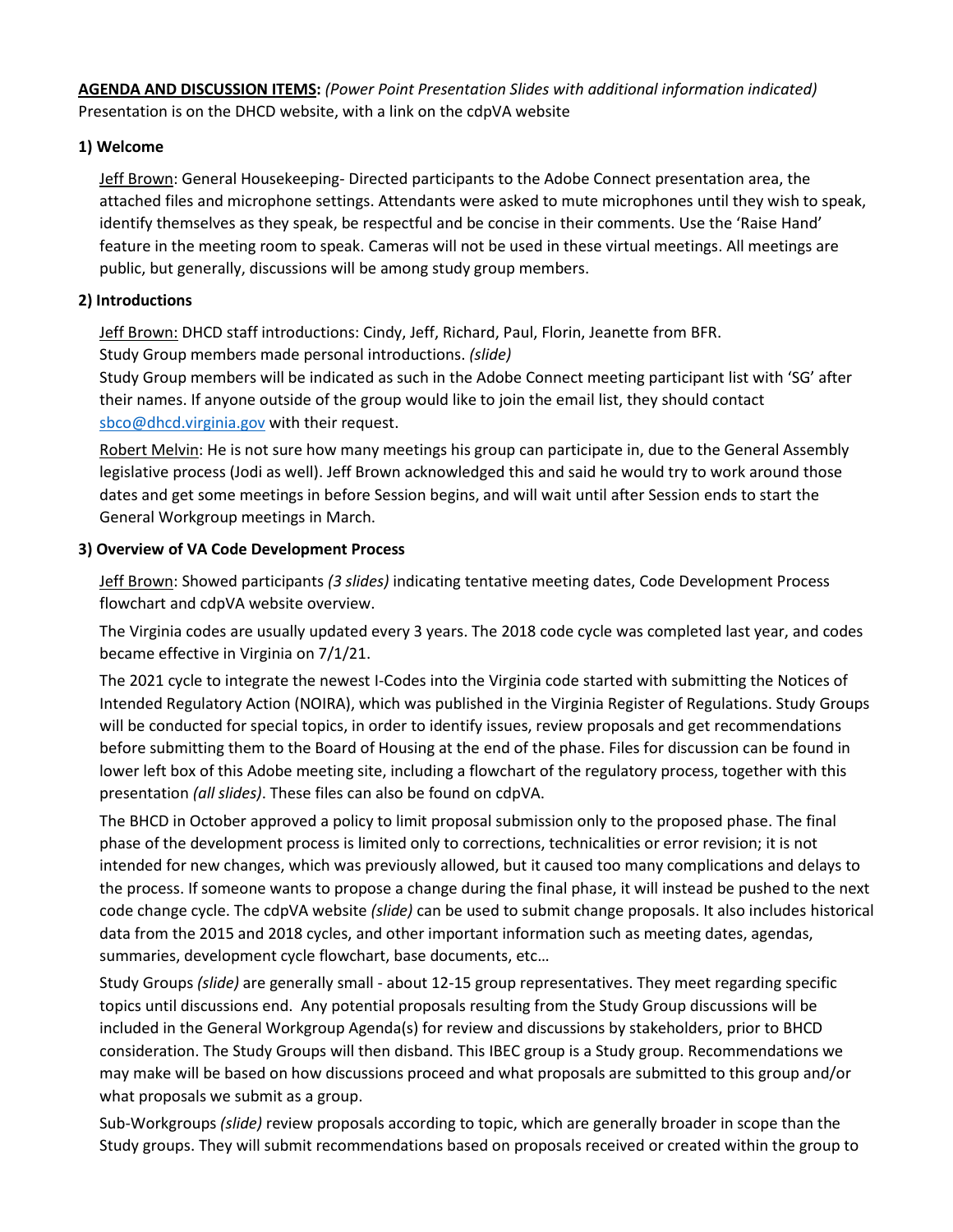the General Workgroups, who make recommendations and submit to the BHCD. Currently, the Sub-Workgroups are: Energy, Statewide Fire Prevention Code and Resiliency.

General Workgroups *(slide)* consider proposals submitted by anyone and the meetings are public, open to all. The proposals go to the BHCD in blocks and those that are unanimously approved and disapproved are voted on by the BHCD in blocks. Proposals that did not reach a consensus for approval or disapproval are voted on individually by the BHCD. The General Workgroups for the 2021 cycle will start to meet in March.

# **4) Background / History**

Jeff Brown: In Building Emergency Communications (IBEC) *(slide)* is 2-way emergency responder communication coverage inside of buildings. Starting in 2021, the I-Code term has been changed to Emergency Responder Communications Coverage (ERCC). This is used to indicate the ability to communicate in a building, not necessarily a specific communication system.

This group will also discuss Emergency Responder Communication Enhancement Systems (ERCES). ERCES may be used in buildings where the signal strength does not meet minimum requirements. This is a system made up of a donor antenna in-tower with a bi-directional amplifier to boost the signal. Coaxial cable or fiber medium is used to distribute the signal throughout the building. There are additional information sources online.

House Bill 2529 in 2003 *(slide)* was initiated as a result of problems identified in the 9-11 emergency response. BHCD was directed to develop codes for new building construction to ensure the operation of communications used by emergency personnel, or provide equipment to allow such emergency communications.

HJR 588 in 2003 *(slide)* directed a taskforce in Virginia to study the feasibility of adopting requirements to ensure that buildings were constructed and equipped to permit effective radio communications inside the buildings. The group agreed that local jurisdictions are responsible for delivering adequate radio signals to the exterior of a building before requiring the installation of emergency communications requirements to overcome signal degradation inside the structure.

2004-2007 Virginia ad-hoc committee *(slide)* compromise proposal was approved by the BHCD for the 2006 Virginia Construction Code (VCC), which remains mostly unchanged today.

2018 Code Development Cycle *(slide)* The BHCD considered proposals to amend the VCC emergency communications requirements. One was approved: (B916.1-18) however, two were not approved: (B916-18 and B918.1-18). The Board decided there needed to be a more in-depth study and discussion, which is what this Study Group will be doing.

The objectives of this Study Group *(slide)* are to gather information, identify issues with current code, identify areas of agreement or disagreement, support and opposition, identify possible improvements and submit proposals (if any), summarize findings and review any proposals related to the topic (if any) submitted throughout the 2021 cycle.

# VCC codes are available for free online: codes.iccsafe.org/codes/Virginia *(slide)*

2021 IBC requirements *(slide)* of Section 918 (ERCC) states that two-way ERCC shall be provided in all new buildings in accordance with Section 510 of the International Fire Code (IFC). This is the only model we have.

2021 Section 510 IFC *(slide)* also states that two-way ERCC shall be provided in all new buildings (with 3 exceptions). It also includes technical requirements of the systems to be used. These systems also need to be designed in accordance with NFPA 1221, section 926, and they also need to be UL 2524 listed.

2018 requirements in VCC Section 918 *(slide)* has 6 listed exceptions: 1) Use groups, 2) Types IV and V, 3) Onestory buildings less than 20k sq. ft., 4) Government owned or leased spaces with other security requirements approved by a Building Official, 5) Owner has a technical documentation form stating that the building does not impede signals 6) Building that doesn't provide the equipment needed to operate the system.

2018 VA requirements 918.1.1, .2, .3… and 918.2 *(slide)* regarding installation, operations, inspection and acceptance test for equipment. The building owner is not responsible for everything – they do need to provide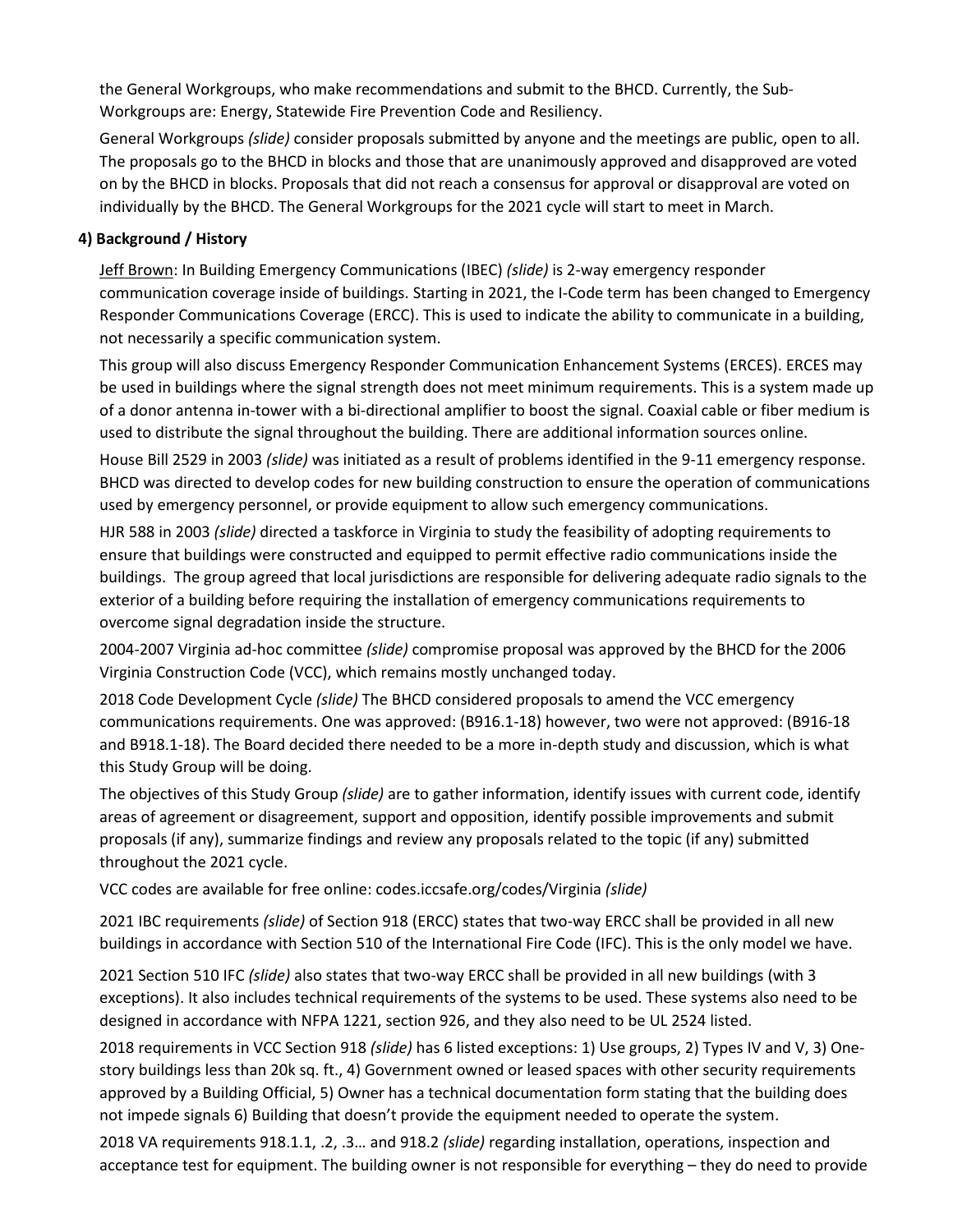infrastructure (cable installation) and space for the locality to work with the equipment. The locality should be responsible for the system after installation of cables, including operation, maintenance and inspection.

# **5) Discussion**

Jeff Brown: 2018 cycle proposals *(slide)* B916.1-18 approved (adding exception 6); 916-18 not approved; 918.1- 18 not approved.

This Study Group will be re-addressing the proposals not previously approved:

**B916-18 proposed adding technical requirements (as per NFPA 1221 and 72). Virginia doesn't have any specifics currently. Proposed changing responsibility for installation from locality to building owner.**

#### **B918.1 proposed referencing the IFC, while keeping the existing 2015 VCC exceptions for installation.**

Jeff Brown: Opened discussion to the floor for questions or comments about history and current status:

Dana Buchwald: In section 918, exception #3, what is the basis for this exception (+1 story over 20k sqft). Staff responded that this threshold was used to correlate with sprinkler requirements for buildings of similar size.

Troy Knapp: He is a Plan Reviewer. He says that not having technical requirements makes it difficult for planners and builders to follow. He agrees that this needs some clarification.

Jonah Margarella: Why were the 2 proposals open for discussion not approved? Jeff Brown says that one reason was cost and who would be responsible to pay, another may have been just because the group was too large with too many different sides and the BHCD wanted a Study Group to look into it further.

Cindy Davis: She thinks that AOBA had big concerns based on previous issues. Primarily: who is responsible? Especially for existing buildings, to upgrade or maintain older systems. Steve Shapiro agreed with Cindy.

Steve Shapiro: Regarding the reason for exception #5, he's unsure of what the wording entire structure or "portion thereof" would mean specifically. Jeff Brown said there may be only a portion of the building where communication fails.

Jamie Wilks: He thinks the current code section is good starting point, but it's important to identify the standards to adhere to. He also says some smaller localities would have trouble paying for these systems.

Andrew Milliken: As a starting point, it would be important for this group to look at what prior discussions were, especially the financial burden for localities. He is concerned that the existing code requirements did not achieve the original intended goal.

Robert Melvin: He understands Andrew's concerns, but also thinks that businesses would not be able to bear the financial burden at this time (COVID), inflation, etc. While we need to ensure safety protocols, hotels and restaurants, etc., will not be able to handle the financial burden and many didn't get any financial government assistance. Jeff Brown asked for any others to try to provide stats that could help with the financial discussion.

Andrew Milliken: Wants to clarify that most of this discussion is about new buildings. We should note that it will not be retroactively required for existing buildings.

Steve Shapiro: Asked about the financial information Jeff Brown is looking for; will the data need to be in by the 14th, and should we be more specific on what exactly the cost would be comprised of? Jeff Brown says it's not required by 14<sup>th</sup>, and he knows there have been different ideas about what the #s would include, as well as how it would be presented. He is not expecting that we will come to consensus about financial recommendations during the course of this Study Group.

#### **6) Assignments and Next Steps**

Jeff Brown asked for everyone to review and research the information provided, ask questions, raise concerns, gather additional information, and submit for the next meeting. *(slide)*